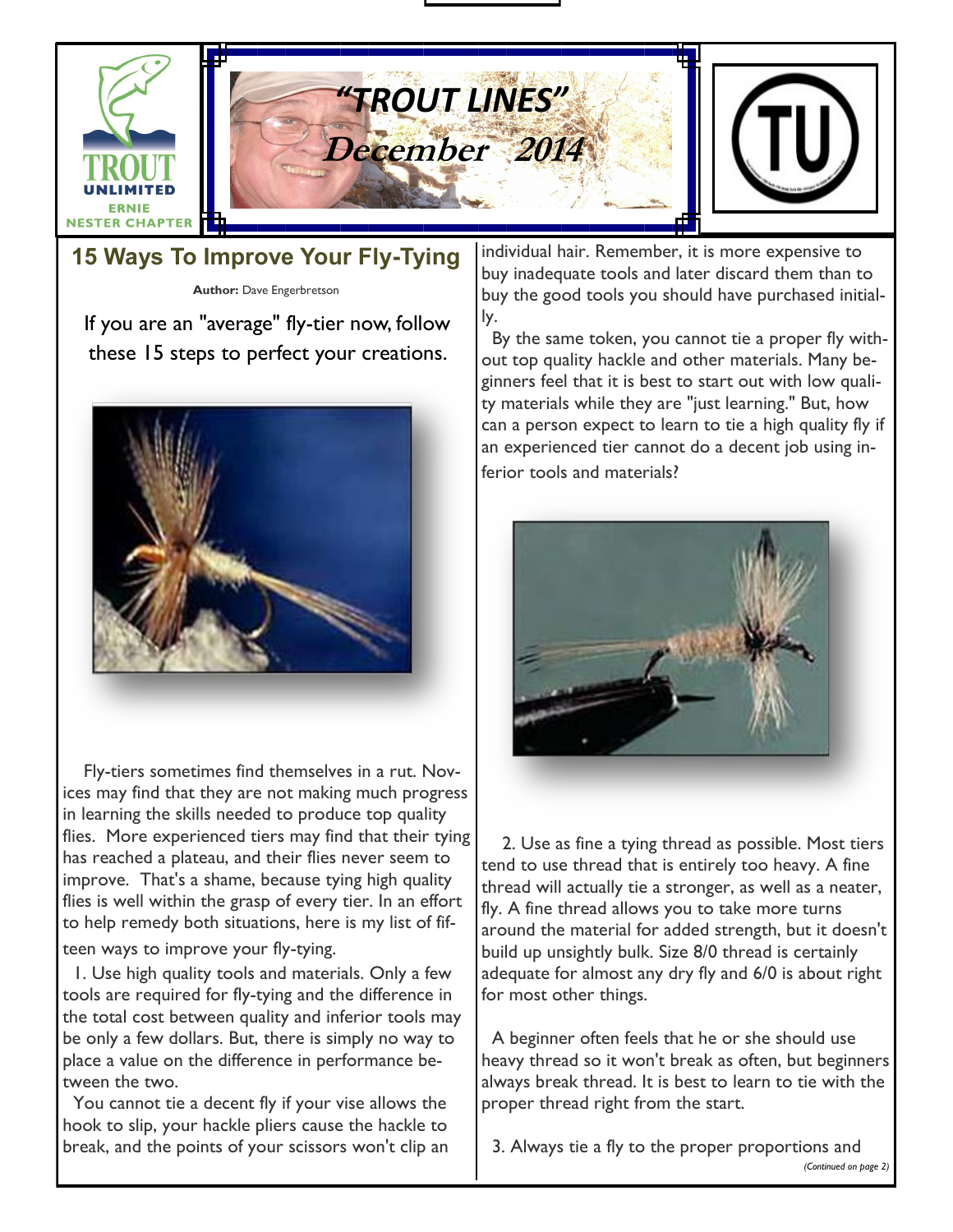

## **December 2014 "Trout Lines"** | Page 2

*(Continued from page 1)*

strive for uniformity. Each style of fly has certain basic proportions which should be maintained relative to the hook size. For example, in most dry flies, the tail should be the length of the hook shank, the hackle one and a half to two times the width of the gap of the hook, and the wings about one quarter longer than the hackle. The wings should be placed a quarter to one third of the length of the hook shank behind the eye of the hook. These proportions should be considered at each step of the tying process. An experienced tier's flies are consistently well proportioned and uniform, whereas a beginner may well have a size 12 tail and size 10 wings all on a size 14 hook.

 4. Always have a good visual background and adequate light at your tying station. Depending upon the materials being used, a piece of white or black paper behind your vise will greatly improve the visual contrast, and will allow for a greater degree of precision in your work. It will also prevent eye fatigue during long periods of tying.

 5. Brush up on your basic tying techniques. It's easy to get lazy, and try to take shortcuts that may detract from the quality of the finished fly. I often find that some of the best flies I tie are those done as demonstrations. Why? Because I concentrate on doing each step properly, and on using good basic techniques.

 6. Detect "problems" when they occur. Why wait until the fly is fished to discover that the tail is too long? If you are critical of each step, errors can be corrected as they develop, and the finished fly will be greatly improved.

 7. The fly is not finished just because it is out of the vise. Often the only difference between a good fly and an excellent one is a little judicious trimming after the fly is out of the vise. This does not mean to clip the wings, tail, or hackle to the proper length, but to look for stray hackle or tail fibers that protrude at odd angles, bits of dubbing that produce a lumpy body, or fibers caught under the thread windings of the head. Inspect each finished fly, and make

minor trimmings where necessary.

 8. Be very critical of each finished fly. Ask yourself, "What is wrong with this fly?" Compare it with a fly tied by an experienced tier, and ask for criticism from others. How can you improve your next fly if you don't know what was wrong with the last one?

 9. Watch others tie and ask a lot of questions. Books are helpful, but there is no substitute for watching an experienced tier. Almost always the better tiers will be more than happy to help in any way they can, but you must go to them; don't expect



them to offer advice until asked.

 10. Join a fly-tying club or start one yourself. No matter where you live you should be able to find

others who are interested in fly-tying. Even a loosely organized group can promote an interchange of ideas and techniques that are certain to help each member improve his or her fly-tying ability.

 11. There are few right or wrong fly-tying methods. There are many different techniques for achieving the same end result. Therefore, don't have a closed mind; learn as many new methods as you can, and use the ones that work best for you.

12. Experiment with new techniques and study the insects you want to imitate. You will usually find that the best fly-tiers are not content to do things in the "old way." They constantly look for new ways to improve their flies, new materials, and better imitations.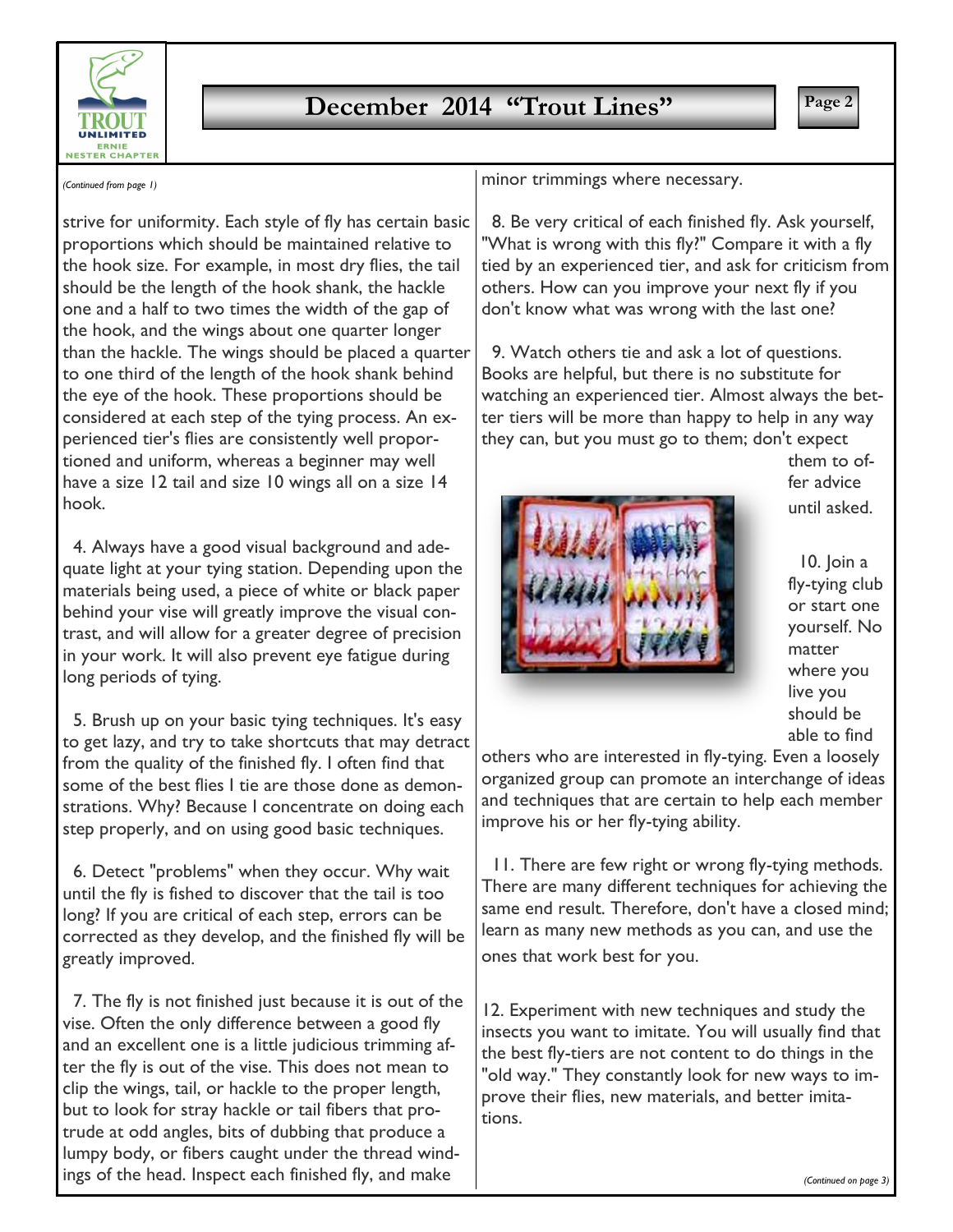

# **December 2014 "Trout Lines"** Page 3

| (Continued from page 2 |  |  |
|------------------------|--|--|
|                        |  |  |

 13. Don't worry about tying speed. It is better to produce one great fly in thirty minutes than a dozen poor flies in the same time. When I tie, I'm often asked, "How can you tie so quickly?" My answer is, "Don't worry about speed." As your tying improves you will discover the little tricks that lead to faster tying, but first, concentrate on quality.

 14. Don't be satisfied with "good enough." Good enough may catch fish, but your tying will never improve if you settle for anything less than your very best. You must constantly try to make each fly better than the previous one. My saying is, "Good enough isn't."

 15. Practice! Finally, as in most endeavors, improvement comes only with thoughtful practice. Tie as often as you can, and make a serious effort to improve your results. Then one day you will look at last year's flies and think, "Did I tie those ratty looking things?" Then you'll be well on your way to gaining a reputation as a fly-tying expert. Good luck!

**GUIDE TO THE CATCH AND RELEASE** TROUT STREAMS **OF WEST VIRGINIA MAPS, TIPS, HATCH CHARTS,LODGING INFORMATION. \$10.00 EA. ALL PROCEEDS BENEFIT**

**ERNIE NESTER CHAPTER** of

**TROUT UNLIMITED CALL JASON HODGES: 407-547-5447 Email: wvflyfishr@gmail.com**

### *(Continued from page 2)* ENCTU WINTER ANGLING CLASSES BY KEN EIGENBROD

Each year, our Chapter conducts the three basic core classes in its Angling Arts Program: Introduction to Fly Fishing, Beginning Fly Tying and Beginning Rod Building. We also offer Intermediate Fly Fishing, Intermediate Rod Building and Advanced Fly Tying. Further, we occasionally include specialty classes like Fishing the Four Seasons and Winter Fly Fishing Techniques.

 We offer the classes for two basic reasons: (1) to advance the fishing skills and interests of our membership, and (2) to attract more people into our chapter. Generally, classes are presented between January and May primarily in the Kanawha Valley, although we have conducted Introduction to Fly Fishing classes in Putnam County the past two years and will continue to consider that option.

 The 2015 classes are quickly approaching. We want your suggestions.

 In addition to the three basic core classes, do you want us to continue the Intermediate classes noted above? What areas of fishing interest you? What classes would like presented in 2015?

 What specialty classes, like Fishing the Four Seasons, Winter Fishing, Wilderness Fishing, etc., would you like to attend?

 It would be very helpful if you would take a minute and email your suggestions to us. Tell us what classes you would like presented this coming year. Please send your suggestions, and comments to: ENCTUClasseses@gmail.com

Thanks for your help. *Charlie Krepps & Ken Eigenbrod*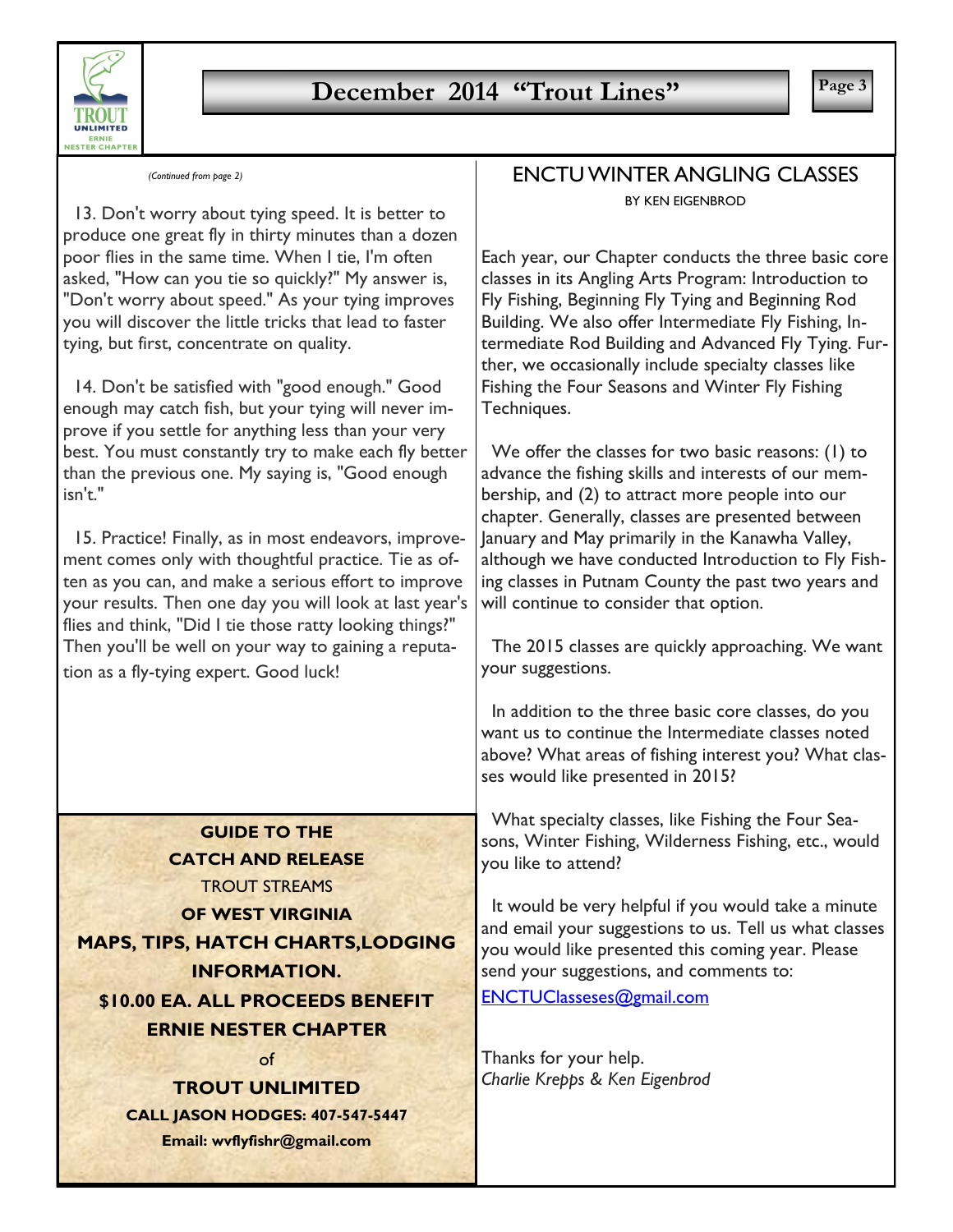

### **ENCTU ANNUAL BANQUET 3-10-15 Save the Date!!!**

The Ernie Nester Chapter of Trout Unlimited will hold its Annual Banquet on the evening of Tuesday, **March 10th, 2015**, at the Elks Club in Charleston, WV. The banquet committee is once again developing a good group of prizes and sponsors for the upcoming event. So far the team has received these great commitments.

- x **Custom built bamboo fly rod by Randy Lemon**
- x **2 filled fly boxes by Charlie Krepps**
- x **3 New Fly Fishing books donated Harry Moran**
- x **2 - Paula Clem's Fishing Fly Embroidered Shirts**
- x **Financial Planning Session – Heritage Investment Group**

 Other great prizes and guided trips are in the works but need your help filling the list. Last year we had nearly 50 prizes with many of you asking your contacts to help the chapter raise \$6000. Many chapter members actually made or donated items for prizes or were sponsors.

 Obviously all fishing items, lodging at fishing lodges/ camps and guided trips are the most desirable. Other great prizes given in the past have been gift certificates from restaurants, bed and breakfasts, other outdoor events and trips, such as for skiing, golf, whitewater. Tickets to sporting or musical performances are welcome. Fish art has been a big part of our prizes too. WV handcrafted wines, beers or spirits would be a nice addition also!!!

 If you are interested in providing a banquet prize for our raffles and auctions or being a sponsor please contact Jeff Nelsen at (304) 768-3933 or his email: jefflnelsen@suddenlink.net

 The banquet serves as our annual fundraising event and also recognizes our chapter members and others, who contribute to our mission to protect, conserve and restore the trout fisheries of WV.

# ACTION ALERT . ACTION ALERT . ACTION ALERT . ACTION ALERT

 Did you know about the exciting and growing collaborative effort between West Virginia Rivers Coalition and West Virginia Council of Trout Unlimited to train and coordinate volunteers to monitor our headwaters? It is critical that us as West Virginians who depend on clean water for trout fishing remain vigilant about potential impacts to the resource. One of our chief concerns today is the impacts to our headwaters from shale gas exploration.

 **This weekend, Saturday, December 6 there will be a free training workshop at the Summersville Public Library starting at 10:00 am and lasting until 3:30 p.m.** you are interested in helping with the WV-VA Water Quality Monitoring Program please consider attending this training. Please pre-register for the event by contacting Jake Lemon, Eastern Shale Gas Monitoring Coordinator

### at **jlemon@tu.org** or call**814-779-3965**.

 This workshop is a great opportunity to network with other conservation minded anglers, learn more about threats to our water resources and what you can do to help ensure that our waters remain cold, clean and fishable.



naughty list."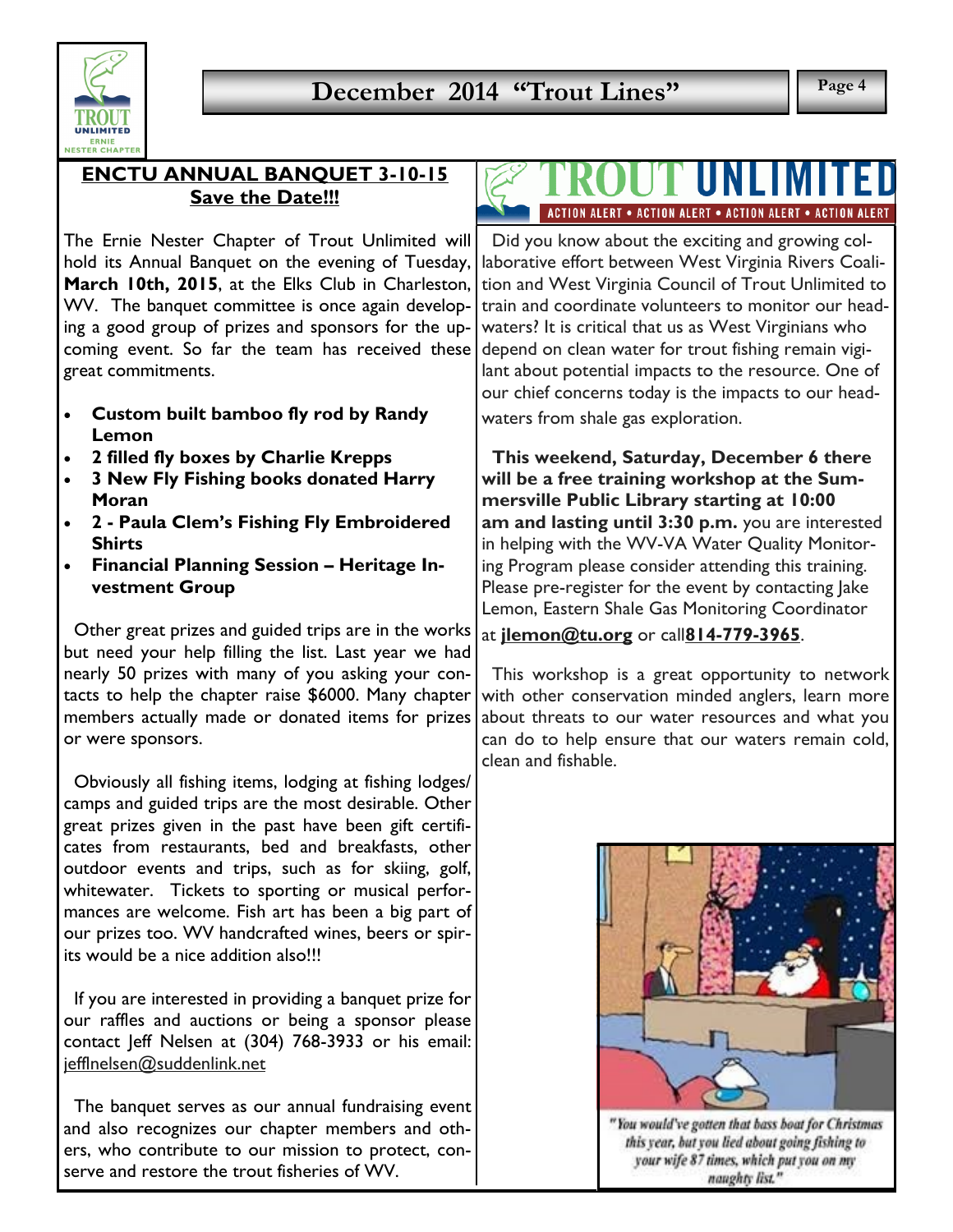

# **2015 Hunt Show ENCTU Gun Raffle**

**Remington Model 870** Wingmaster 20 Gauge, 26 Inch Vent Rib Barrel, High Polished Blue Finish, 3 Inch Chamber, American Walnut Stock High Gloss Finish

Proceeds go to the **Ernie Nester Chapter of Trout Unlimited** supporting conservation, restoration, preservation and reconnection of coldwater streams

# **Provided by and Pickup Location**:

Spring Hill Rod & Gun 4901 MacCorkle Ave SW South Charleston, WV 25309 304-768-2090

Anyone under 18 must be accompanied by parent/guardian

**\$1.00 per ticket, Tickets available at the October Membership meeting**

**6 tickets for \$5** 12 tickets for \$10 18 tickets for \$15 24 tickets for \$20 30 tickets for \$25 36 tickets for \$30 42 tickets for \$35 48 tickets for \$40 54 tickets for \$45 60 tickets for \$50

**Winning ticket to be drawn at 5:00 PM January 25th** (Need not be present to win)